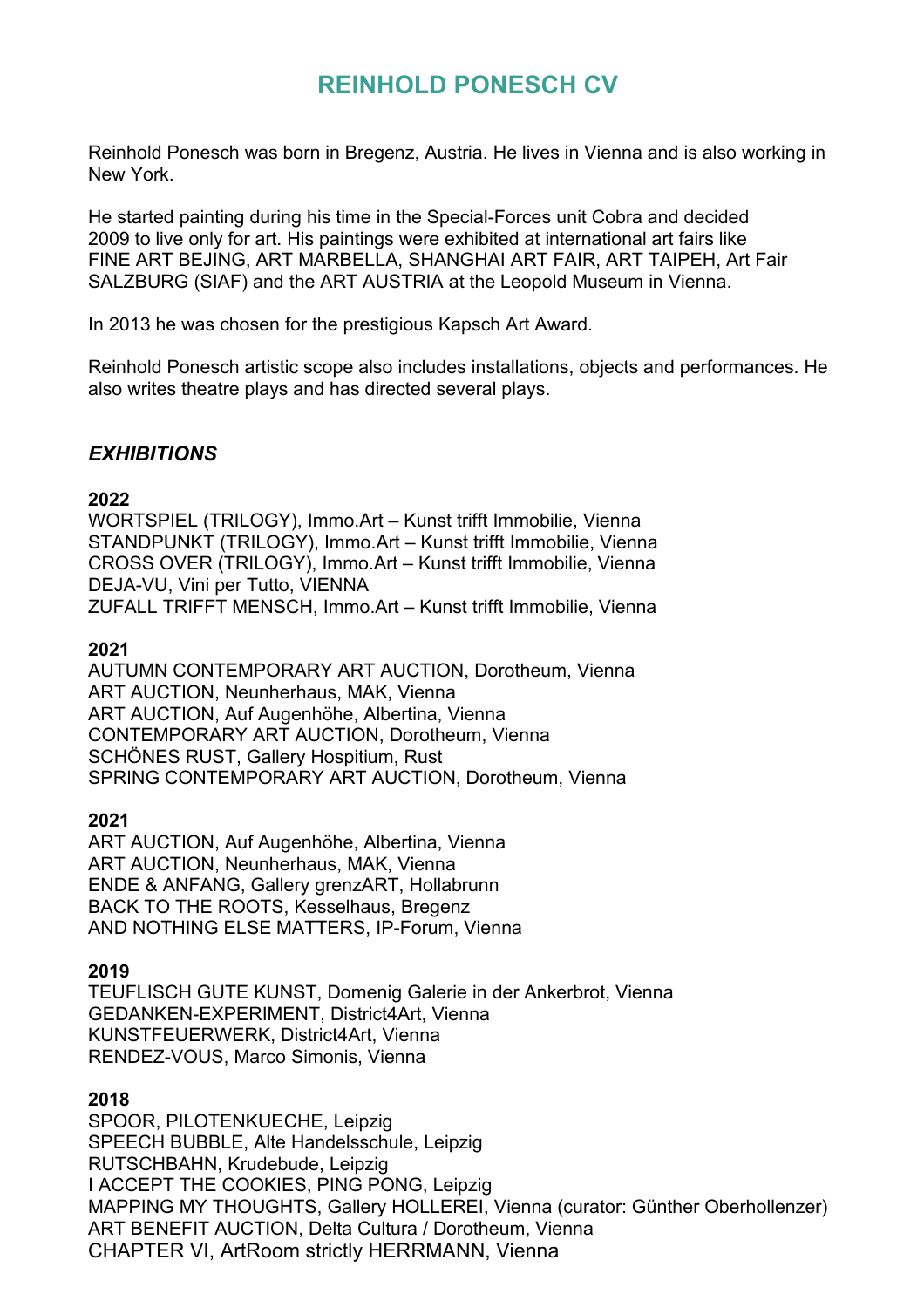# **2017**

ART AFTER DARK, Mon Amie, Vienna ART AUCTION MAK, Vienna, Neunerhaus MY FUR OF TH WORLD, The Royal Society of American Art, New York CHANGING WORLD, Ternitz LIVING DIVERSITY, Wohnsalon Schwertgasse, Vienna

### **2016**

ART AUCTION MAK, Vienna, Neunerhaus MY SPACE TO LIVE, Kunstraum, Klosterneuburg CITY OF DREAMS, Ringstraßen Galerien, Vienna (curator: Nina Binder) OPERN APOTHEKE, Kärntner Straße, Vienna INTERNATIONALE APOTHEKE, Schwarzenbergplatz, Vienna ART GOES INTERIOR, Design Roche Bobois, Vienna BIG MAMA, Williamsburg, New York

#### **2015**

COMING HOME, Williamsburg, New York (curator: John Silvis) ART AUCTION MAK, Vienna, Neunerhaus INTERNATIONALE APOTHEKE, Schwarzenbergplatz, Vienna GALERIE UNIK.AT, Vienna CHALLERY, Fund Art, Vienna FIGURALE AS:PEKTE, ART Trierenberg (Privatsammlung), Tann Papier Traun SOTHEBY´s Benefizauktion für das Hospiz am Rennweg, Vienna

#### **2014**

ART GOES INTERIOR, Design Roche Bobois, Vienna AUSSCHNITTE, Villa Falkenhorst, Thüringen

#### **2013**

CHANGING VIEWS, Kunstkalender KapschAG (Privat Collection), Präsentation Art Calendar 2012

#### **2012**

HIGH DYNAMICS OF LIFE, Galerie Steiner Wien, Vienna**2011** NEU UND ALT, Vaduz, Liechtenstein EINMAL ANDERS, Vienna

#### **2010**

GLEICH UND UNGLEICH, Hirschwang an der Rax SCHAULUSTIGE, Münchendorf POLIZEI MACHT KUNST, Vienna

#### **2009**

DIE PATIENTIN, Vienna

#### **2005**

VISIONEN, Schloss Baumgarten Ollersbach

## **2003**

FRAU SEIN, Vienna TOLERANZ, Stift Klosterneuburg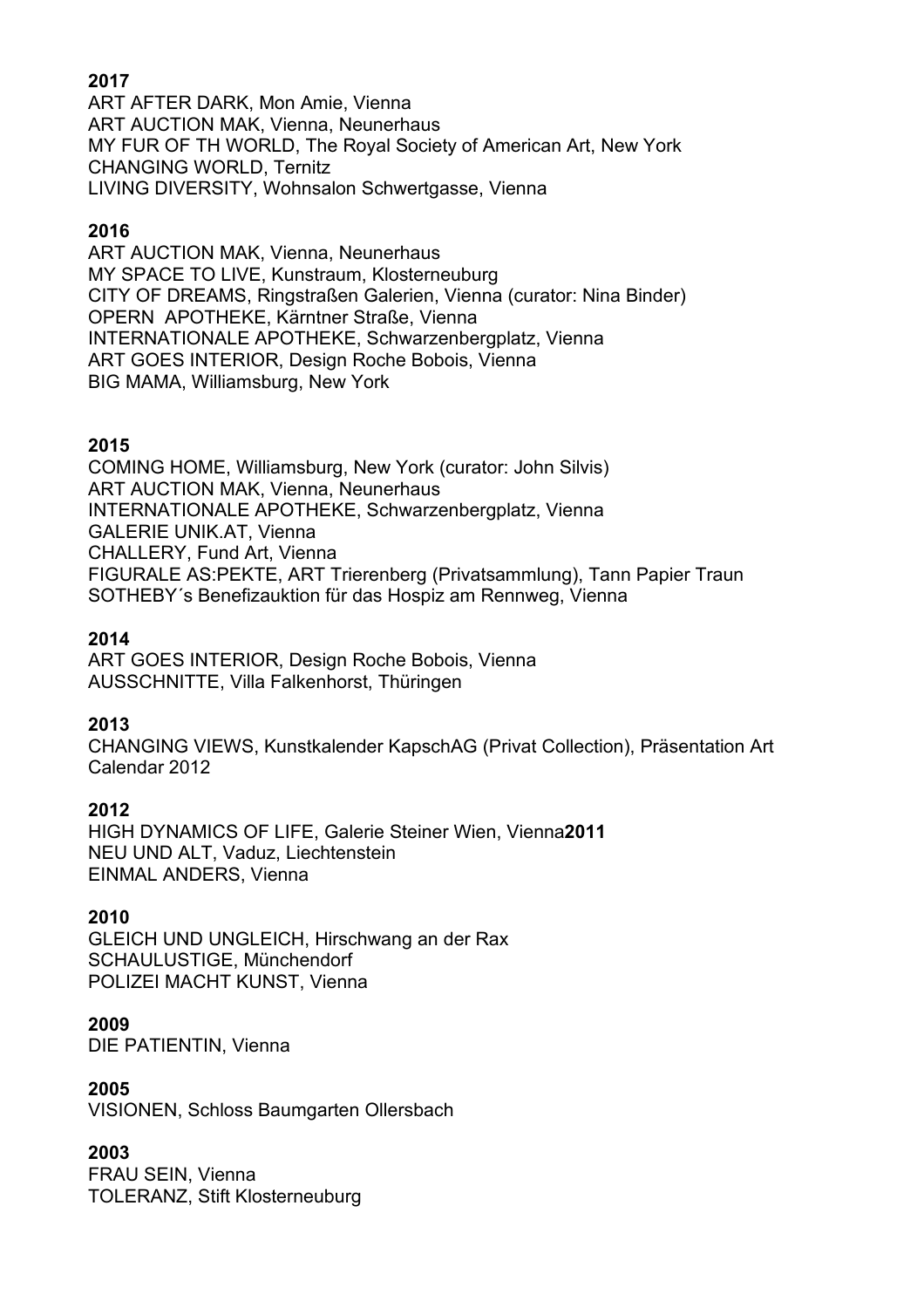# *ART FAIRS*

**2019**  SIAF SALZBURG INTERNATIONAL ART FAIR

**2014** ART AUSTRIA, LEOPOLD MUSEUM

**2012** FINE ART BEIJING ART MARBELLA SHANGHAI ART FAIR ART TAIPEH

# *ART AWARDS*

Kapsch Art Award, 2013

# *PROJECTS*

#### **2018**

## **WORKING RESIDENCE IN LEIPZIG:**

International Art Residency at the PILOTENKUECHE in Leipzig from October – December 2018 with four exhibitions I ACCEPT THE COOKIES, RUTSCHBAHN, SPEECH BUBBLE, SPOOR

#### **ART PROJECT IN THE STIFT ARDAGGER:**

Independent artistry in the Stift Ardagger in August 2018

#### **2017**

#### **WORKING RESIDENCE IN NEW YORK, WILLIAMSBURG:**

Independent artistry in a studio in Williamsburg from May till June 2017 followed by the exhibition MY FUR OF THE WORLD, The Royal Society of American Art.

#### **2016**

#### **WORKING RESIDENCE IN NEW YORK, WILLIAMSBURG:**

Independent artistry in a studio in Williamsburg from January till April 2016 followed by the exhibition BIG MAMA

#### **2015**

#### **Working RESIDENCE IN NEW YORK, BROOKLYN:**

Studio-Programm of the international curator John Silvis from October till December 2015

**"STORIES FOR THE LITTLE SOUL",** Story and Painting Project in Volks- und Neuen Mittelschulen Vienna and Schwechat, Hanusch Hospital Nursery School

## **2014**

**THEATRE** Himberg and Schwechat, " MY BIGGEST MISTAKE IS THE HATE" and "WHEN WILL YOU EVER UNDERSTAND?", script and direction